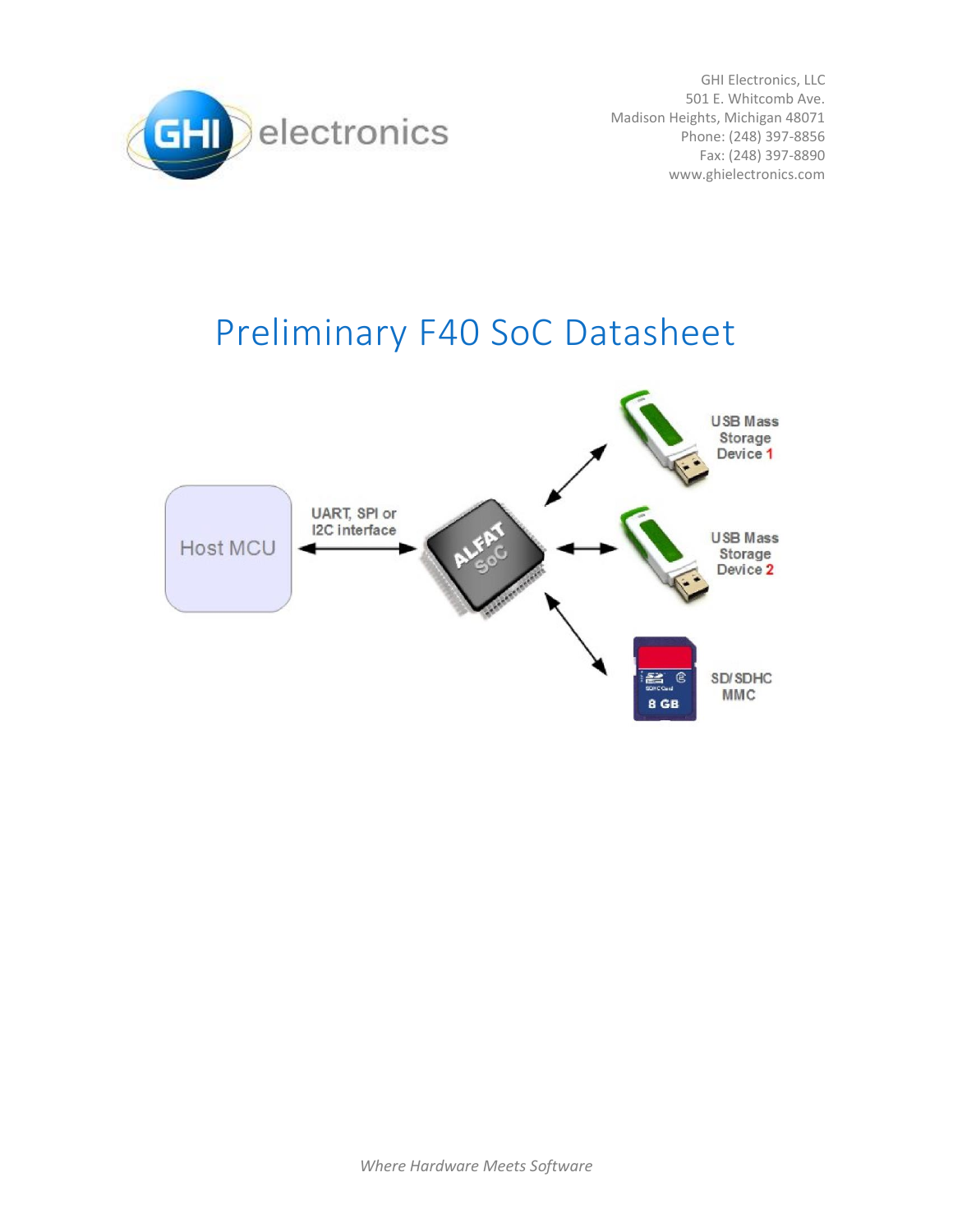| $\mathbf{1}$  | Contents |  |
|---------------|----------|--|
| $\mathcal{P}$ |          |  |
| 2.1           |          |  |
| 2.2           |          |  |
| 3             |          |  |
| 4             |          |  |
| 5             |          |  |
| 6             |          |  |
| 7             |          |  |
| 8             |          |  |
| 8.1           |          |  |
| 8.2           |          |  |
| 8.3           |          |  |
| 8.4           |          |  |
| 8.5           |          |  |
| 8.6           |          |  |
| 8.7           |          |  |
| 8.7.1         |          |  |
| 8.7.2         |          |  |
| 8.7.3         |          |  |
| 9             |          |  |
| 9.1           |          |  |
| 9.2           |          |  |
| 9.3           |          |  |
| 10            |          |  |
|               |          |  |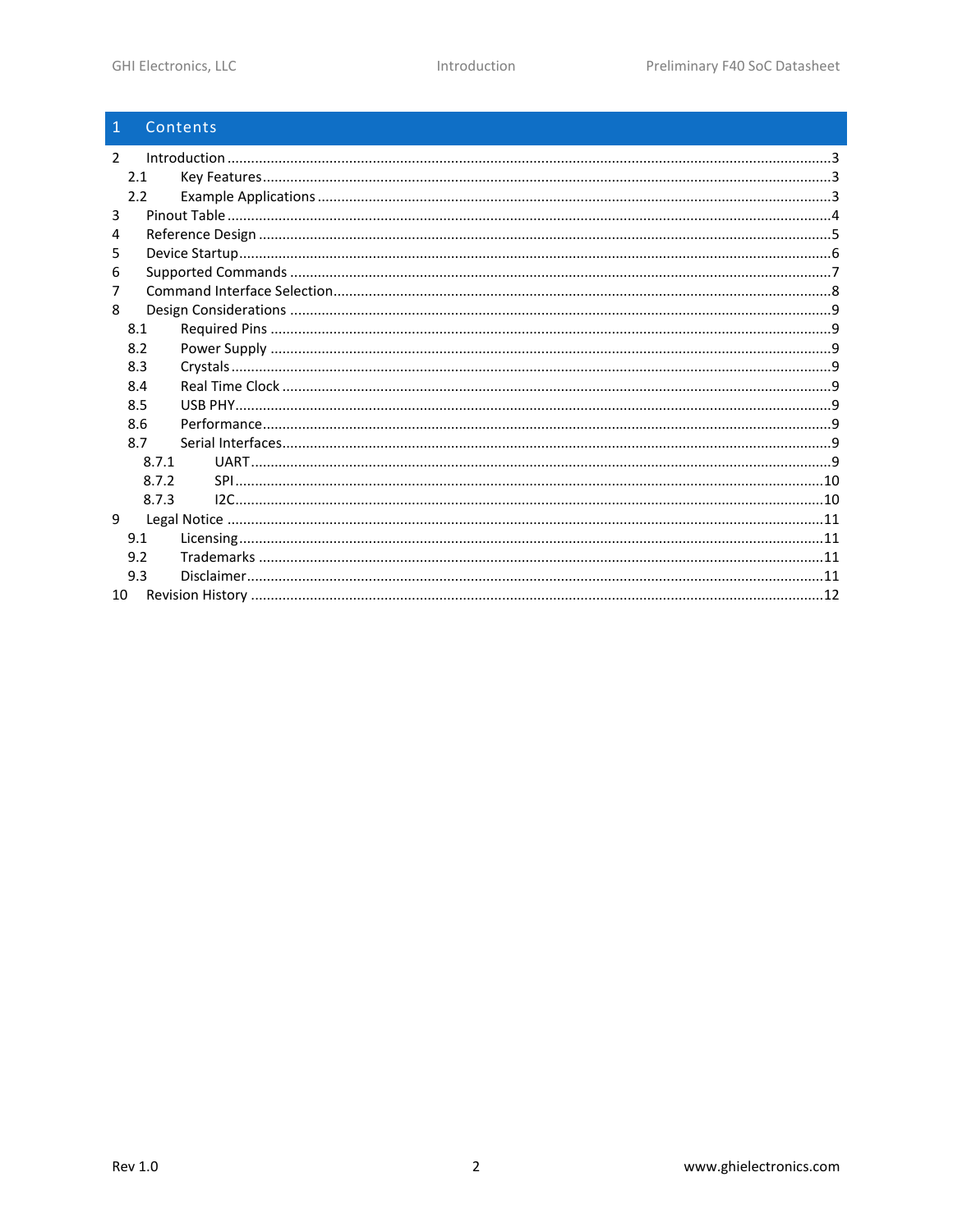# <span id="page-2-0"></span>2 Introduction

The F40 SoC (previously known as ALFAT) is a small, low cost, and low power hardware file system solution. Through the F40 SoC, simple commands are used to access files on USB drives and SD, SDHC, and MMC memory cards. The F40 SoC can also read keystrokes from keyboards. Commands can be transmitted over UART, SPI, or I2C.

Throughout this document, the F40 SoC will be referred to as the F40. For detailed command descriptions and device behavior, please the file system user manual.

For advanced electrical characteristics and details on the underlying STM32F205RBT6 processor, please consult the processor's datasheet.

#### <span id="page-2-1"></span>2.1 Key Features

- Serial UART, SPI, and I2C command interfaces
- File reading, writing, and deleting
- Long File Name support
- FAT16 and FAT32
- Access up to 16 files simultaneously
- USB storage device support
- Built in 2x USB 2.0 Full Speed PHY
- Support for one High Speed ULPI USB PHY
- 4-bit SD/MMC storage support
- SD-Reader mode for accessing SD cards through USB
- Up to 4 Mbytes/s file access speed on SD and USB High Speed
- Up to 1 Mbytes/s file access speed on USB Full Speed
- Quick file-close pin for closing files on power loss
- Read keystrokes from USB keyboards
- Simulate an SD card reader
- Built in RTC with a separate power domain
- LQFP64 10 x 10 mm
- $\bullet$  40 mA run and as low as 0.1  $\mu$ A sleep
- -40°C to +85°C operational
- RoHS Lead Free

#### <span id="page-2-2"></span>2.2 Example Applications

- Data loggers
- Automated machinery
- Consumer products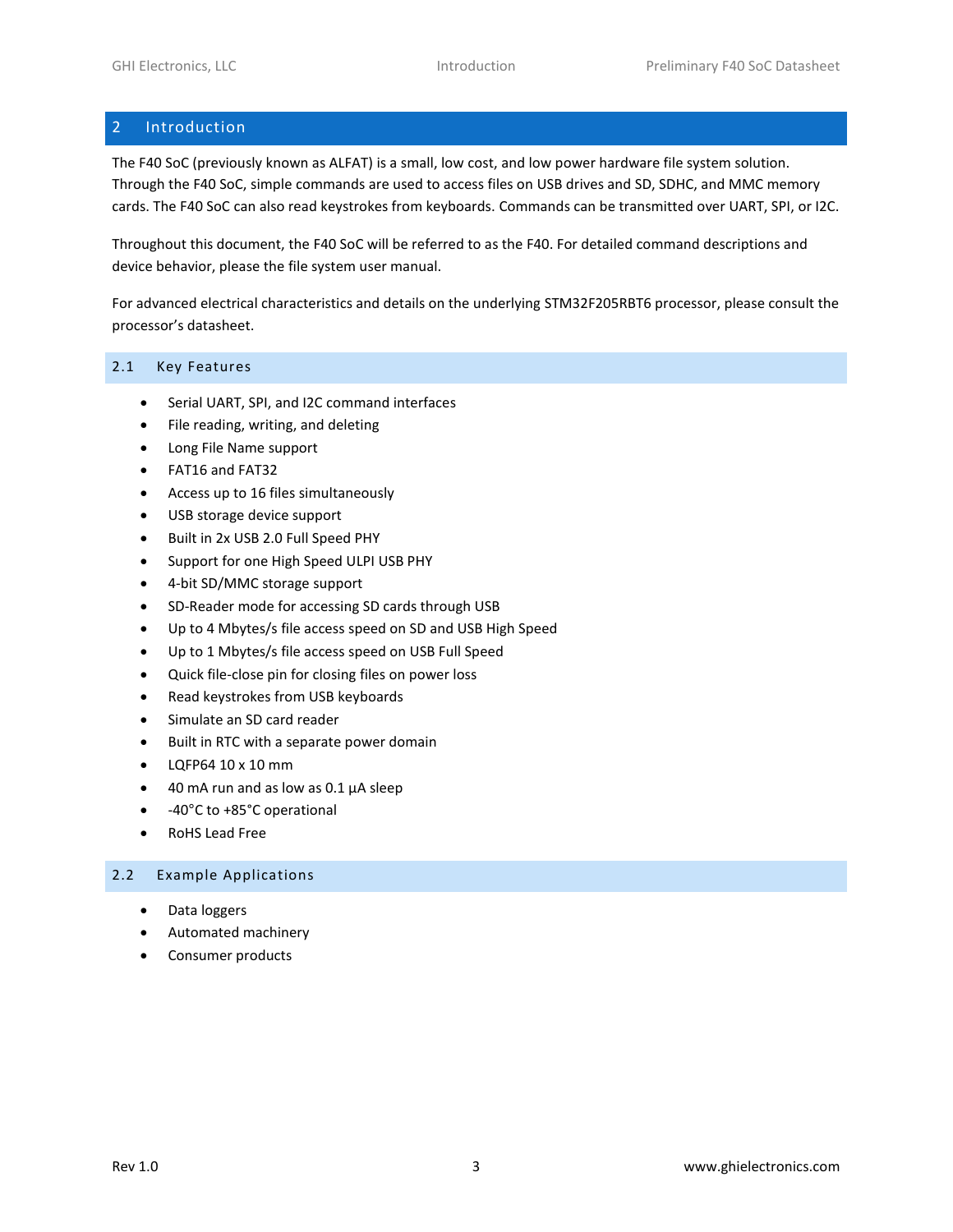# <span id="page-3-0"></span>Pinout Table

Any pin with no function or note must be left unconnected. All I/Os are 5 V tolerant except the reset pin.

|                                        | Function<br>Pin         |                  | Pin             | Function                                  |                     |                        |                        |  |
|----------------------------------------|-------------------------|------------------|-----------------|-------------------------------------------|---------------------|------------------------|------------------------|--|
| $\mathbf{1}$                           | <b>VBAT</b>             |                  | 333             | <b>USB1 ULPI D5</b>                       |                     |                        |                        |  |
| $\overline{2}$                         |                         |                  | $34^{3}$        |                                           | <b>USB1 ULPI D6</b> |                        |                        |  |
| $\mathbf{3}$                           | <b>RTC XTAL IN</b>      |                  | 35 <sup>7</sup> |                                           | USB1 D-             |                        |                        |  |
| $\sqrt{4}$                             | <b>RTC XTAL OUT</b>     |                  | 367             |                                           | USB1D+              |                        |                        |  |
| 5                                      | <b>SYS XTAL IN</b>      |                  | 37              |                                           |                     |                        |                        |  |
| 6                                      | <b>SYS XTAL OUT</b>     |                  | 38              |                                           |                     |                        |                        |  |
| 71,2,9                                 | <b>RESET</b>            |                  | 398             | SD <sub>D0</sub>                          |                     |                        |                        |  |
| 83                                     | <b>USB1 ULPI STP</b>    |                  | 408             | SD <sub>D1</sub>                          |                     |                        |                        |  |
| 9                                      |                         |                  | 41 <sup>3</sup> | USB1 ULPI 19.2 MHz                        |                     |                        |                        |  |
| 10 <sup>3</sup>                        | <b>USB1 ULPI DIR</b>    |                  | 42              |                                           | <b>UART TX</b>      |                        | <b>I2C SDR CONNECT</b> |  |
| 11 <sup>3</sup>                        | <b>USB1 ULPI NXT</b>    |                  | 439             | <b>UART RX</b>                            | <b>SPI BUSY</b>     |                        | <b>I2C BUSY</b>        |  |
| 12                                     | <b>GND</b>              |                  | 4410            |                                           | USBO <sub>D</sub> - |                        |                        |  |
| 13                                     | 3.3V                    |                  | 4510            |                                           | USBO <sub>D+</sub>  |                        |                        |  |
| $14^{11}$                              | <b>WAKEUP</b>           | <b>FLUSH</b>     | 46              |                                           |                     |                        |                        |  |
| 15                                     |                         |                  | 476             |                                           |                     |                        |                        |  |
| 16                                     |                         |                  | 48              | 3.3V                                      |                     |                        |                        |  |
| 17 <sup>3</sup>                        | <b>USB1 ULPI D0</b>     |                  | 49              |                                           |                     |                        |                        |  |
| 18                                     | <b>GND</b>              |                  | $50^{11}$       |                                           | <b>SPI SSEL</b>     |                        |                        |  |
| 19                                     | 3.3V                    |                  | 51 <sup>8</sup> | SD <sub>D2</sub>                          |                     |                        |                        |  |
| 20                                     | <b>DATA READY</b>       |                  | 52 <sup>8</sup> | SD <sub>D3</sub>                          |                     |                        |                        |  |
| $21^{3}$                               | <b>USB1 ULPICK</b>      |                  | 53              | <b>SD CLOCK</b>                           |                     |                        |                        |  |
| 22                                     | <b>SPI MISO</b>         | <b>UART BUSY</b> | 548             | <b>SD COMMAND</b>                         |                     |                        |                        |  |
| 2311                                   | <b>SPI MOSI</b>         |                  | $55^{2,12}$     | <b>SPI CLOCK</b><br><b>BAUD CONTROL</b>   |                     |                        |                        |  |
| 24 <sup>4</sup>                        | <b>SD WRITE PROTECT</b> |                  | 56              |                                           |                     |                        |                        |  |
| $25^{2,4}$                             | <b>SD CARD DETECT</b>   |                  | 573,9           | <b>USB1 ULPI D7</b>                       |                     |                        |                        |  |
| 26 <sup>3</sup>                        | USB1 ULPI D1            |                  | 58              | <b>I2C SCL</b><br><b>UART SDR CONNECT</b> |                     | <b>SPI SDR CONNECT</b> |                        |  |
| 27 <sup>3</sup><br><b>USB1 ULPI D2</b> |                         | 59               | <b>I2C SDA</b>  |                                           |                     |                        |                        |  |
| 285                                    |                         |                  | 60              |                                           |                     |                        |                        |  |
| 29 <sup>3</sup>                        | <b>USB1 ULPI D3</b>     |                  | 61              |                                           |                     |                        |                        |  |
| 30 <sup>3</sup><br><b>USB1 ULPI D4</b> |                         | 62               |                 |                                           |                     |                        |                        |  |
| 31 <sup>6</sup>                        |                         |                  | 63              |                                           | <b>GND</b>          |                        |                        |  |
| 32<br>3.3V                             |                         | 64               | 3.3V            |                                           |                     |                        |                        |  |

Not 5 V tolerant

<sup>2</sup>Active low

<sup>3</sup>Connect only if ULPI High Speed PHY is used

Connect to GND if unused

<sup>5</sup>Requires a 10,000 Ω pull-down resistor

Requires a 2.2 μF capacitor to GND

<sup>7</sup>No connect if a High Speed PHY is used, otherwise requires a 22 Ω resistor in series

<sup>8</sup>Requires a 47,000 Ω pull-up resistor

<sup>9</sup>Requires a 10,000 Ω pull-up resistor

<sup>10</sup>Requires a 22 Ω resistor in series

11Interally pulled low

12Interally pulled high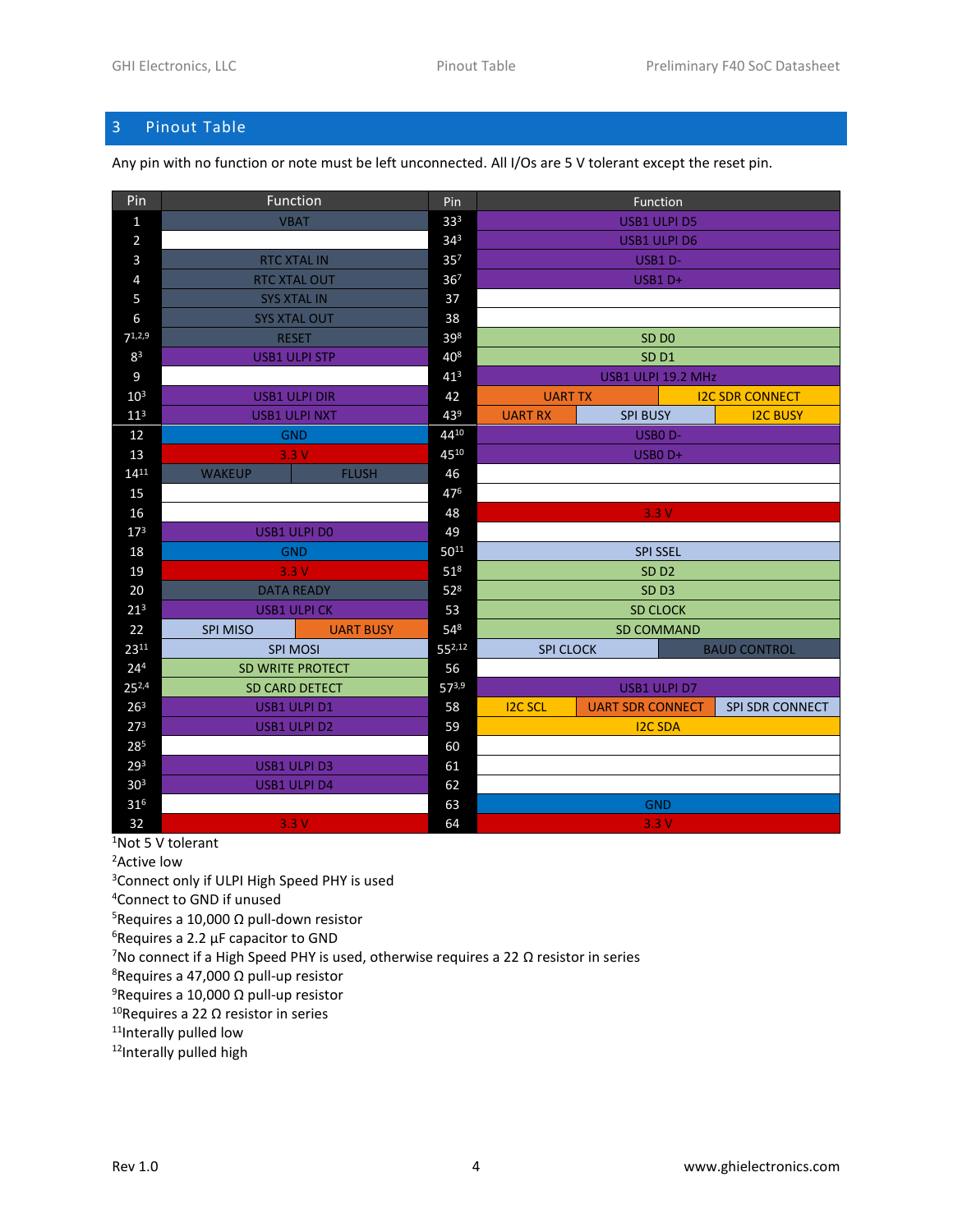# <span id="page-4-0"></span>4 Reference Design

The ALFAT OEM board and ALFAT SDR board are excellent starting points and reference designs for the F40 in both default and SD-Reader mode. See the product catalog entries for more information and additional resources.

The ALFAT Evaluation Kit is the best way to start evaluating the F40. The kit includes an evaluation host board and the ALFAT OEM and the ALFAT SDR boards. The host board can be easily connected to any PC using the included USB cable. The included explorer software can be used for visualizing of the command set.

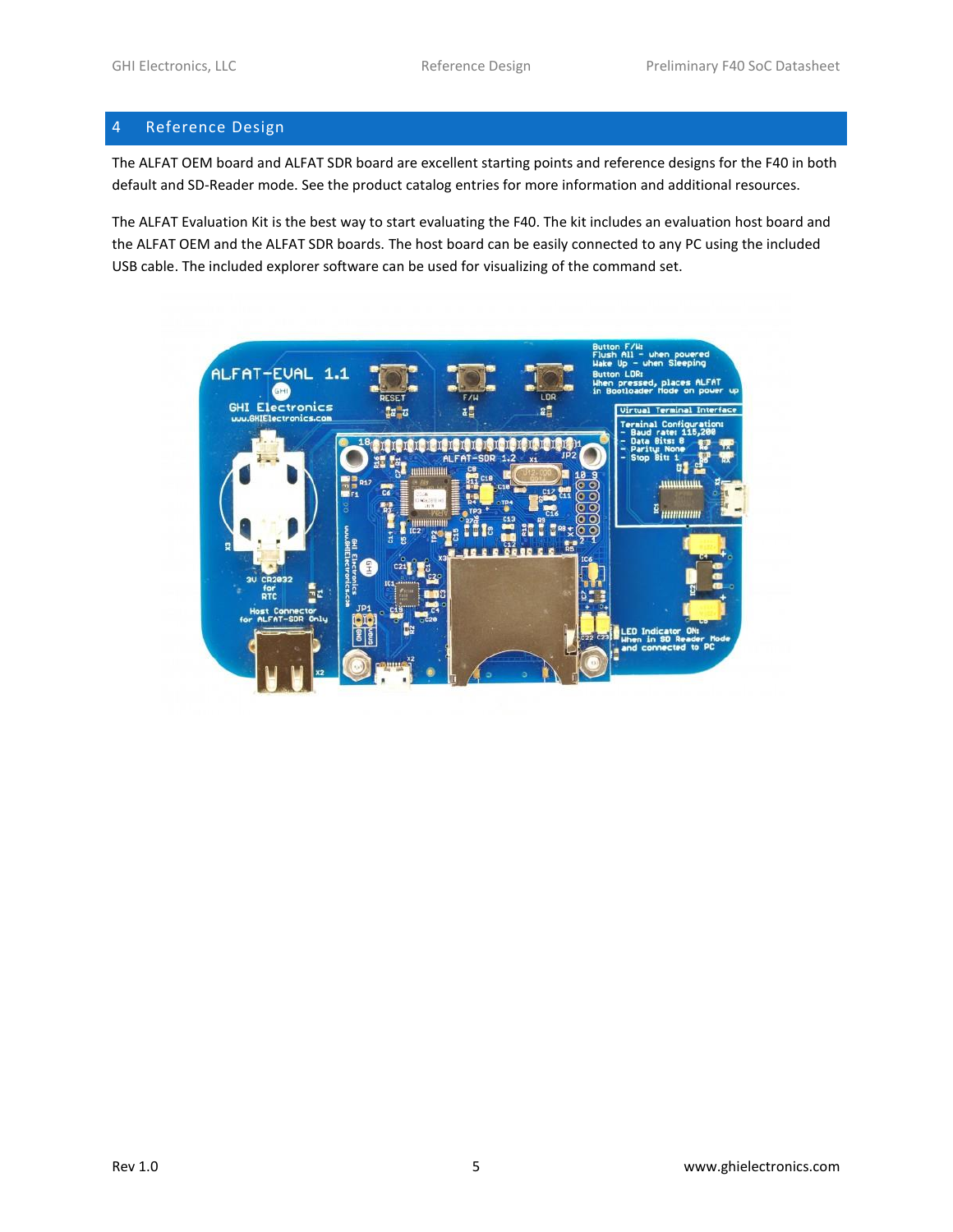# <span id="page-5-0"></span>5 Device Startup

The F40 is held in reset when the reset pin is low. Releasing it will begin the system startup process.

There are two different components of the device firmware:

- 1. GHI Bootloader: initializes the system, updates the firmware when needed, and executes the firmware.
- 2. Firmware: responds to host commands and interfaces with the SD card.

Which component gets executed on startup is controlled by manipulating the command interface selection pins. See [Command](#page-7-0) Interface for details. When the GHI Bootloader is not selected, the firmware boots using the interface selected.

When the firmware first executes, it will print a startup banner followed by a response with a result code of 00. This banner must be read and discarded before executing any commands.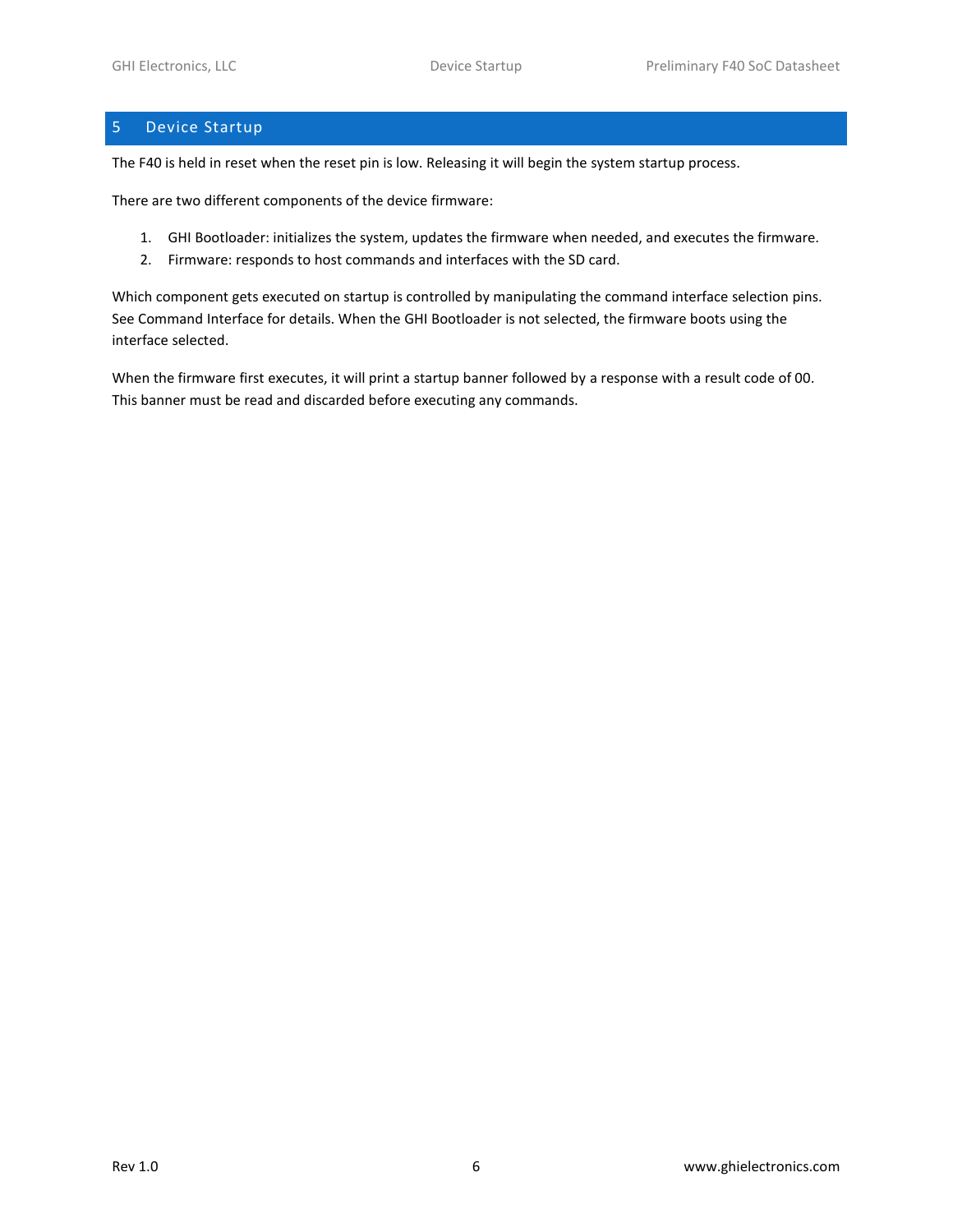# <span id="page-6-0"></span>6 Supported Commands

The F40 uses GHI Electronics's standard file-system solution command set. Please see the File System User Manual for detailed information. Commands not listed below are not supported.

| <b>Command</b>                                                                        | <b>Function</b>                 | <b>Notes</b>           |
|---------------------------------------------------------------------------------------|---------------------------------|------------------------|
| L                                                                                     | <b>Initialize Media</b>         |                        |
| O                                                                                     | Open File                       |                        |
| W                                                                                     | Write File                      |                        |
| R                                                                                     | <b>Read File</b>                |                        |
| F                                                                                     | Flush File                      |                        |
| C                                                                                     | Close File                      |                        |
| ${\sf P}$                                                                             | Seek File                       |                        |
| Υ                                                                                     | <b>Tell File</b>                |                        |
| $\mathsf D$                                                                           | Delete File                     |                        |
| L                                                                                     | Fast Write                      |                        |
| $\overline{?}$                                                                        | <b>Find File</b>                |                        |
| @                                                                                     | Initialize File and Folder List |                        |
| ${\sf N}$                                                                             | <b>Get Next File</b>            |                        |
| A                                                                                     | <b>Rename Files</b>             |                        |
| $\mathsf{M}% _{T}=\mathsf{M}_{T}\!\left( a,b\right) ,\ \mathsf{M}_{T}=\mathsf{M}_{T}$ | Copy File                       |                        |
| К                                                                                     | <b>Free Size</b>                |                        |
| Q                                                                                     | Format                          |                        |
| $\top$                                                                                | Initialize Date/Time            |                        |
| $\sf S$                                                                               | Set Date/Time                   |                        |
| G                                                                                     | Get Date/Time                   |                        |
| $\mathsf Z$                                                                           | <b>Device Control</b>           | Z 0, Z 1, and Z 2 only |
| B                                                                                     | Set Baud Rate                   |                        |
| $\sf V$                                                                               | Version                         |                        |
| $\#$                                                                                  | Echo Commands                   |                        |
| Ε                                                                                     | <b>Test Media</b>               |                        |
| J                                                                                     | <b>Get Status</b>               |                        |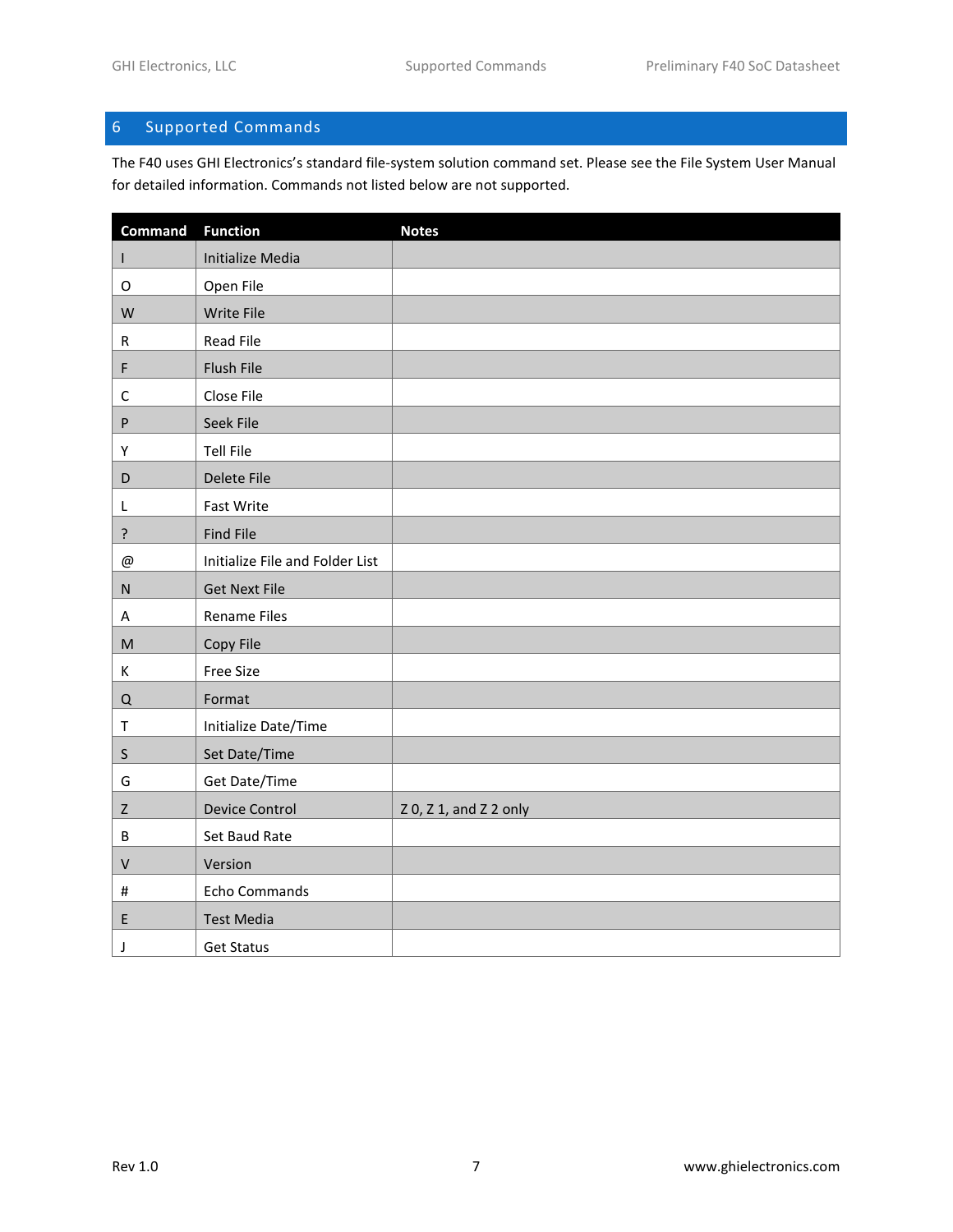# <span id="page-7-0"></span>7 Command Interface Selection

To determine which interface to use, the F40 samples the SPI SSEL and SPI MOSI on power up. The interface continues to be the same until the device is reset or the power is cycled. Both SPI SSEL and SPI MOSI have internal pull down resistors. Leaving these pins unconnected will default the interface to UART. The GHI Bootloader always uses the UART interface.

| Interface             | <b>SPI MOSI</b> | <b>SPI SSEL</b> |
|-----------------------|-----------------|-----------------|
| <b>UART</b>           | Low             | Low             |
| <b>GHI Bootloader</b> | High            | Low             |
| 12C                   | Low             | High            |
| <b>SPI</b>            | High            | High            |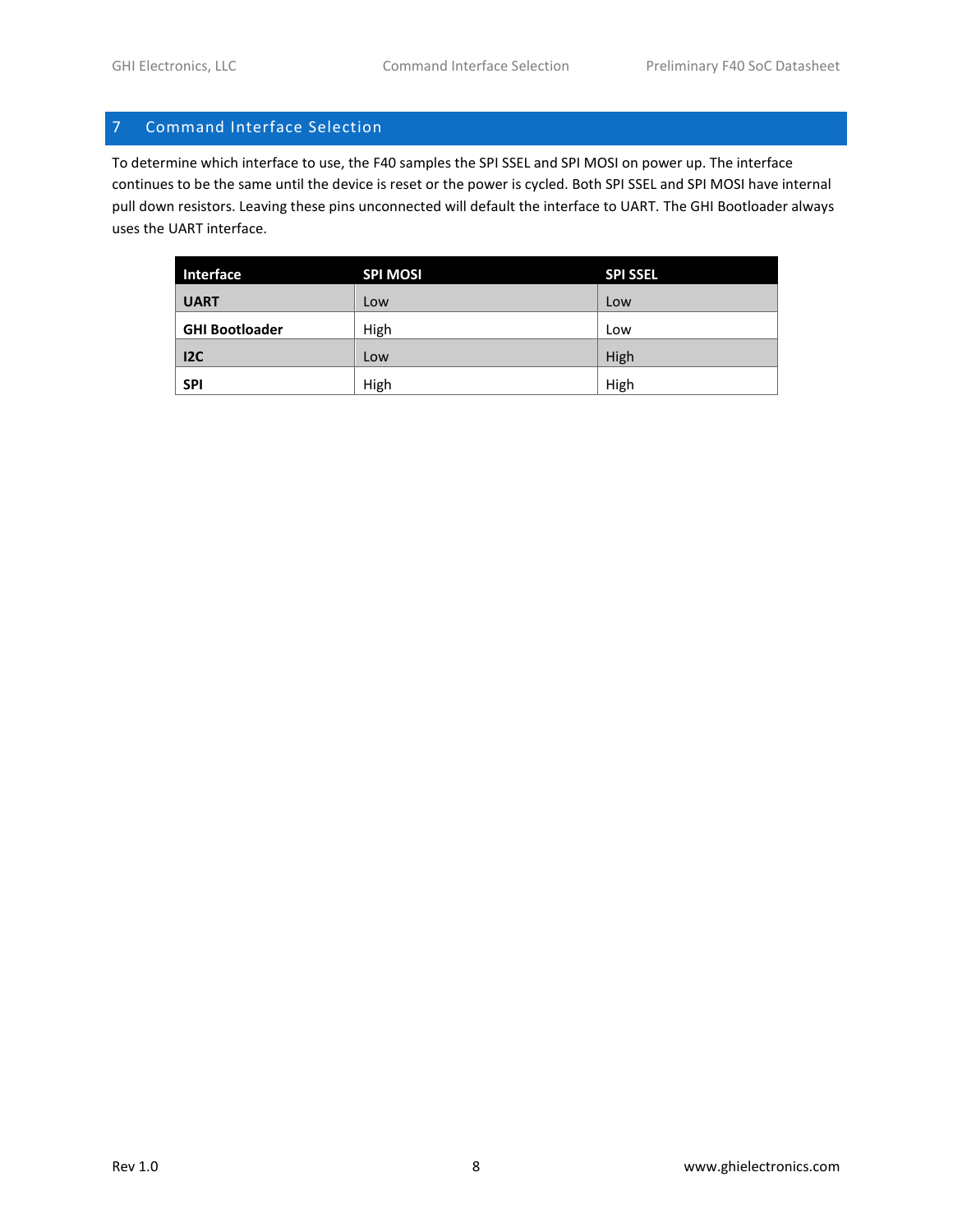## <span id="page-8-0"></span>8 Design Considerations

#### <span id="page-8-1"></span>8.1 Required Pins

Exposing the command interface selection pins and the UART pins are required in every design to enable device programming, updates, and recovery.

#### <span id="page-8-2"></span>8.2 Power Supply

A typical clean power source, suited for digital circuitry, is needed to power the F40. Voltages should be within 10% of 3.3 V. Decoupling capacitors of 0.1 μF are needed near every power pin. A large capacitor, typically 47 μF, should be near the F40 if the power supply is more than few inches away. Lastly, 22 μF or larger capacitors are needed near the SD card.

#### <span id="page-8-3"></span>8.3 Crystals

The main system clock is provided through a 12 MHz crystal that is rated 500 ppm or better with a load capacitance of around 18 pF. The optional RTC crystal is 32.768 kHz with a load capacitance of around 12.5 pF.

#### <span id="page-8-4"></span>8.4 Real Time Clock

The internal clock resets on power loss. The F40 can be provided with the proper time on power up or it can utilize the built in RTC. The RTC runs independently off its own power source and crystal. It is powered through the VBAT pin and requires 1.65 V to 3.6 V. In the case of a drained battery, a common cathode-dual-diode circuit needs to combine the power from the battery source and the main power into the VBAT pin.

#### <span id="page-8-5"></span>8.5 USB PHY

Both USB ports have built in Full Speed PHYs. Only a 22Ω series resistor needs to be added on the USB bus lines.

An external USB High speed ULPI PHY can be added to F40. The Fairchild FUSB2805 is recommended. The F40 generates the 19.2 MHz clock needed by the PHY.

#### <span id="page-8-6"></span>8.6 Performance

The brand, age, and quality of the media used greatly affects its performance. Continuously writing to the media also degrades its performance. The F40 does its best to buffer the data and only write to the actual media when necessary or when a file is flushed. Care must be taken when to flush the open files.

While the F40 fully supports FAT16 and FAT32, some media may not work. Reasons can include insufficient power, unstable power, the clock is too high, or the card does not completely comply with the standards.

#### <span id="page-8-7"></span>8.7 Serial Interfaces

#### <span id="page-8-8"></span>8.7.1 UART

The default baud rate is 115,200 with no parity, eight data bits, and one stop bit. The default baud rate for the firmware only (not the bootloader) may be changed on power up to 9,600 using the BAUD CONTROL pin. All signals are 3.3 V TTL levels. If RS232 is desired, adding an RS232 level shifter is required.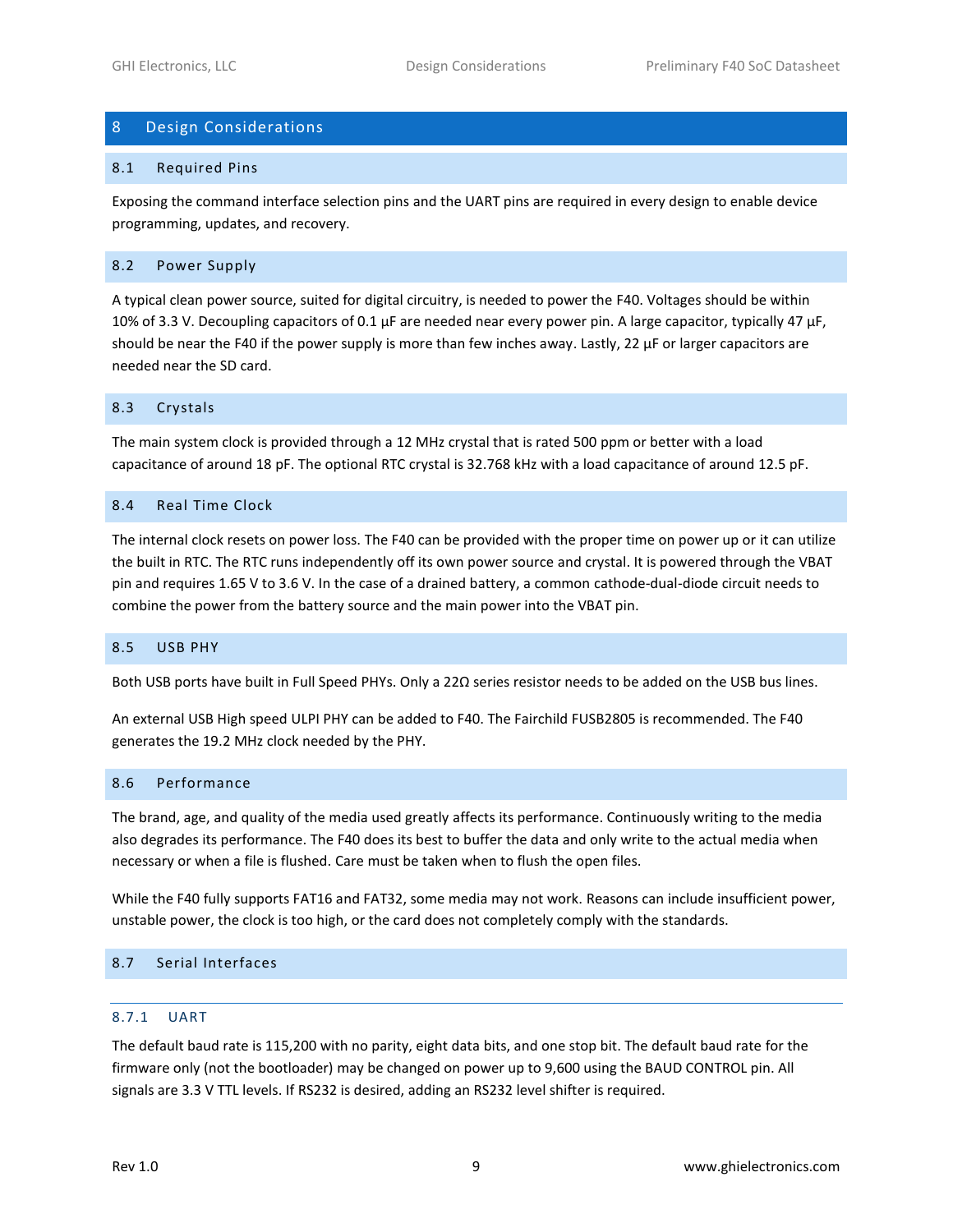#### <span id="page-9-0"></span>8.7.2 SPI

The maximum clock is 24 MHz, the clock idle state is low, data is sampled on the rising edge, data is sent MSB first, and SSEL is active low. There must be a 4 µS delay between each byte sent when sending the data with Write command.

## <span id="page-9-1"></span>8.7.3 I2C

The maximum clock is 400 kHz. The 7-bit I2C address is 0x52.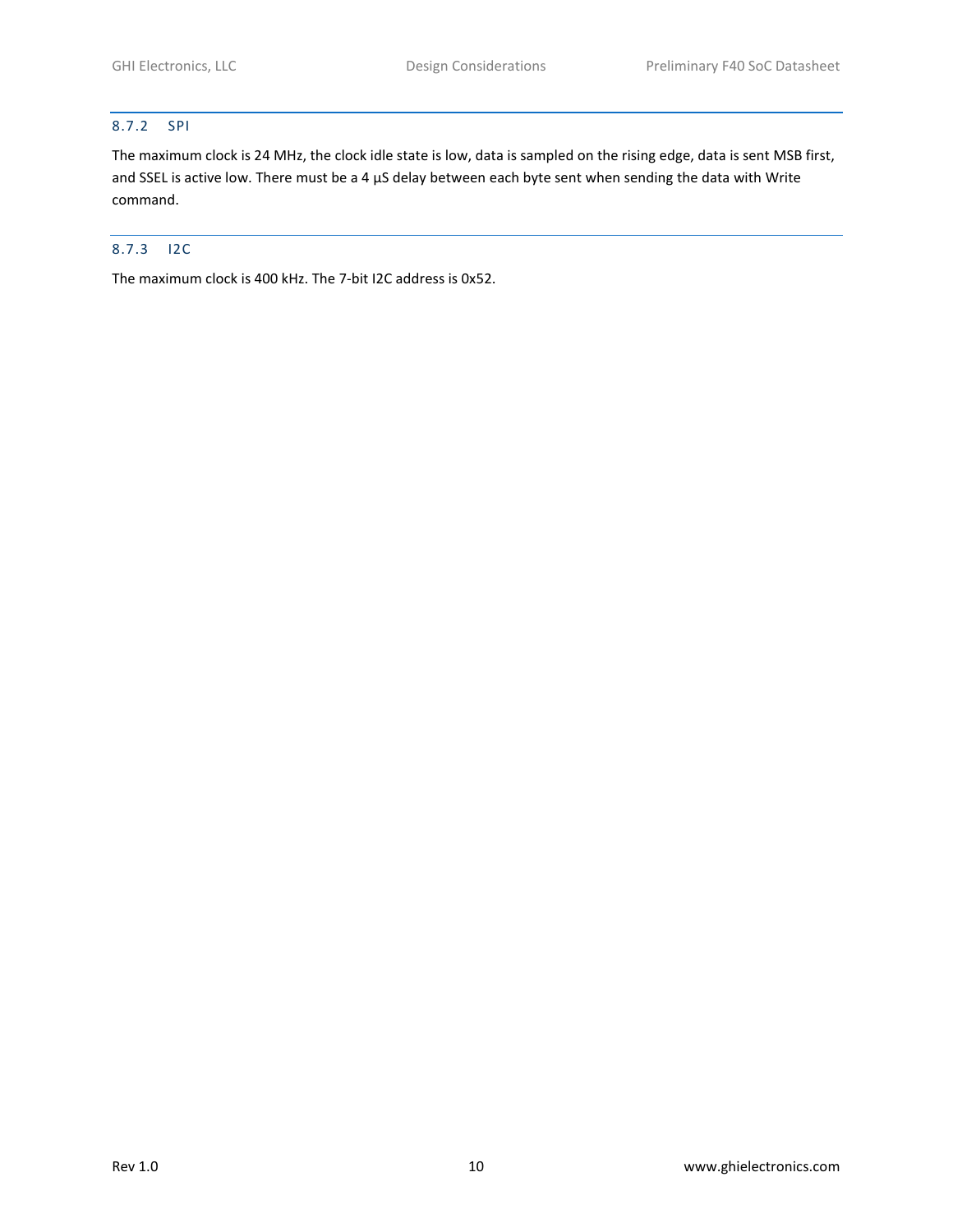# <span id="page-10-0"></span>9 Legal Notice

#### <span id="page-10-1"></span>9.1 Licensing

The F40, with all its built-in software components, is licensed for commercial and non-commercial use. No additional fee or licensing is required. Software, firmware, and libraries provided for the F40 are licensed for use on the F40 only.

### <span id="page-10-2"></span>9.2 Trademarks

F40 and ALFAT are a trademarks of GHI Electronics, LLC.

Other registered or unregistered trademarks are owned by their respective companies.

#### <span id="page-10-3"></span>9.3 Disclaimer

IN NO EVENT SHALL GHI ELECTRONICS, LLC BE LIABLE FOR ANY DIRECT, INDIRECT, INCIDENTAL, SPECIAL, EXEMPLARY, OR CONSEQUENTIAL DAMAGES (INCLUDING, BUT NOT LIMITED TO, PROCUREMENT OF SUBSTITUTE GOODS OR SERVICES; LOSS OF USE, DATA, OR PROFITS; OR BUSINESS INTERRUPTION) HOWEVER CAUSED AND ON ANY THEORY OF LIABILITY, WHETHER IN CONTRACT, STRICT LIABILITY, OR TORT (INCLUDING NEGLIGENCE OR OTHERWISE) ARISING IN ANY WAY OUT OF THE USE OF THIS PRODUCT, EVEN IF ADVISED OF THE POSSIBILITY OF SUCH DAMAGE. GHI ELECTRONICS, LLC LINE OF PRODUCTS ARE NOT DESIGNED FOR LIFE SUPPORT APPLICATIONS. SPECIFICATIONS, AVAILABILITY, AND PRICE ARE SUBJECT TO CHANGE WITHOUT NOTICE.